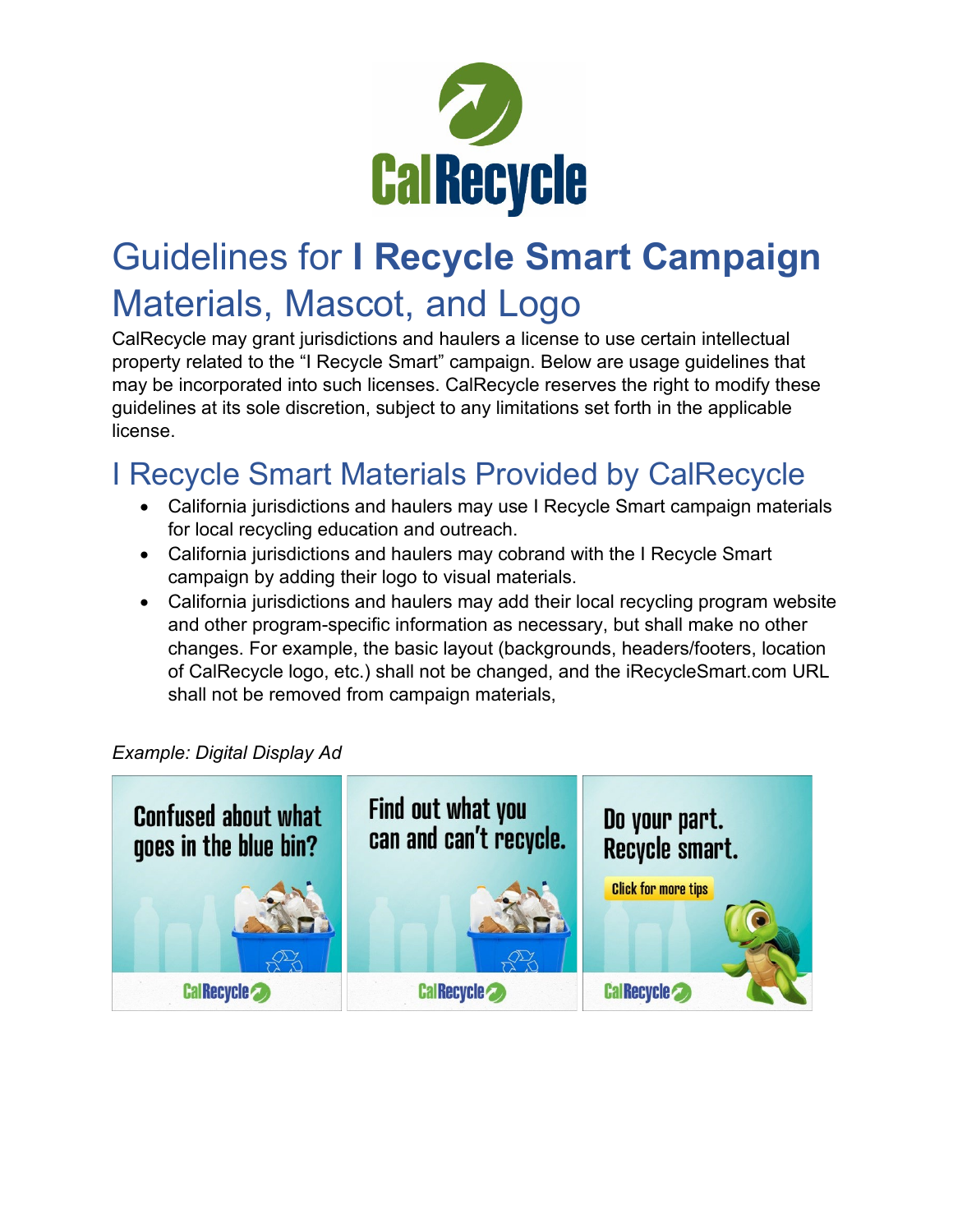*Example: Postcard and Out-of-Home Bus ad*





#### Logo

- California jurisdictions and haulers may apply for a license to use the I Recycle Smart logo on recycling education and outreach materials. Permission will not be granted to use the logo on hauler trucks.
- CalRecycle grantees need to apply for a license before they use the I Recycle Smart logo on recycling education and outreach materials funded by the grant.
- Permission to use the logo will not be granted to product or packaging manufacturers.



• The logo must not be altered in shape, appearance, color, or visual representation. It may be converted to black-and-white for use in black-and-white printed materials, however.

## Mascot: Turner the Turtle

- Turner the Turtle is the official mascot of the I Recycle Smart campaign.
- California jurisdictions and haulers may apply for a license to use Turner on recycling education and outreach materials, provided he accompanies the CalRecycle logo.
- The mascot must always include one of the two approved slogans in typeface sized to be readily noticeable.
- The mascot must always accompany CalRecycle's logo, which must be readily noticeable and in close proximity to Turner the Turtle.

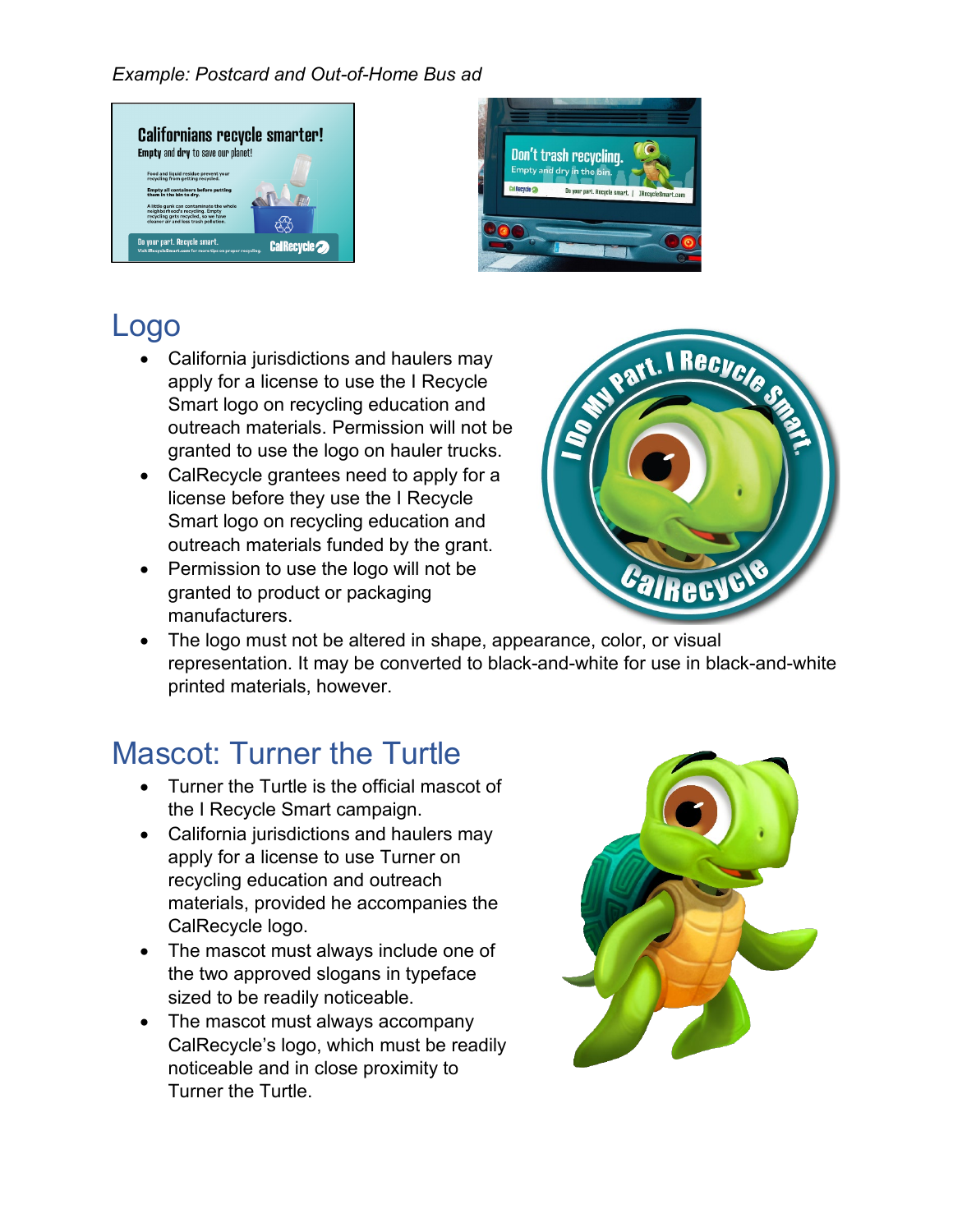- Permission will not be granted to use the mascot on hauler trucks.
- Turner the Turtle may not be altered in shape, appearance, color, or visual representation. The mascot can be converted to black-and-white for use in blackand-white printed materials, however.
- Turner the Turtle may not be represented as a costume.
- Permission will not be granted to voice Turner in radio spots, podcasts, or live events.

#### Slogans: Do your part. Recycle smart.

- Official slogans:
	- o Do your part. Recycle smart.
	- o I do my part. I recycle smart.
- California jurisdictions and haulers may request a license to use either of the approved slogans.